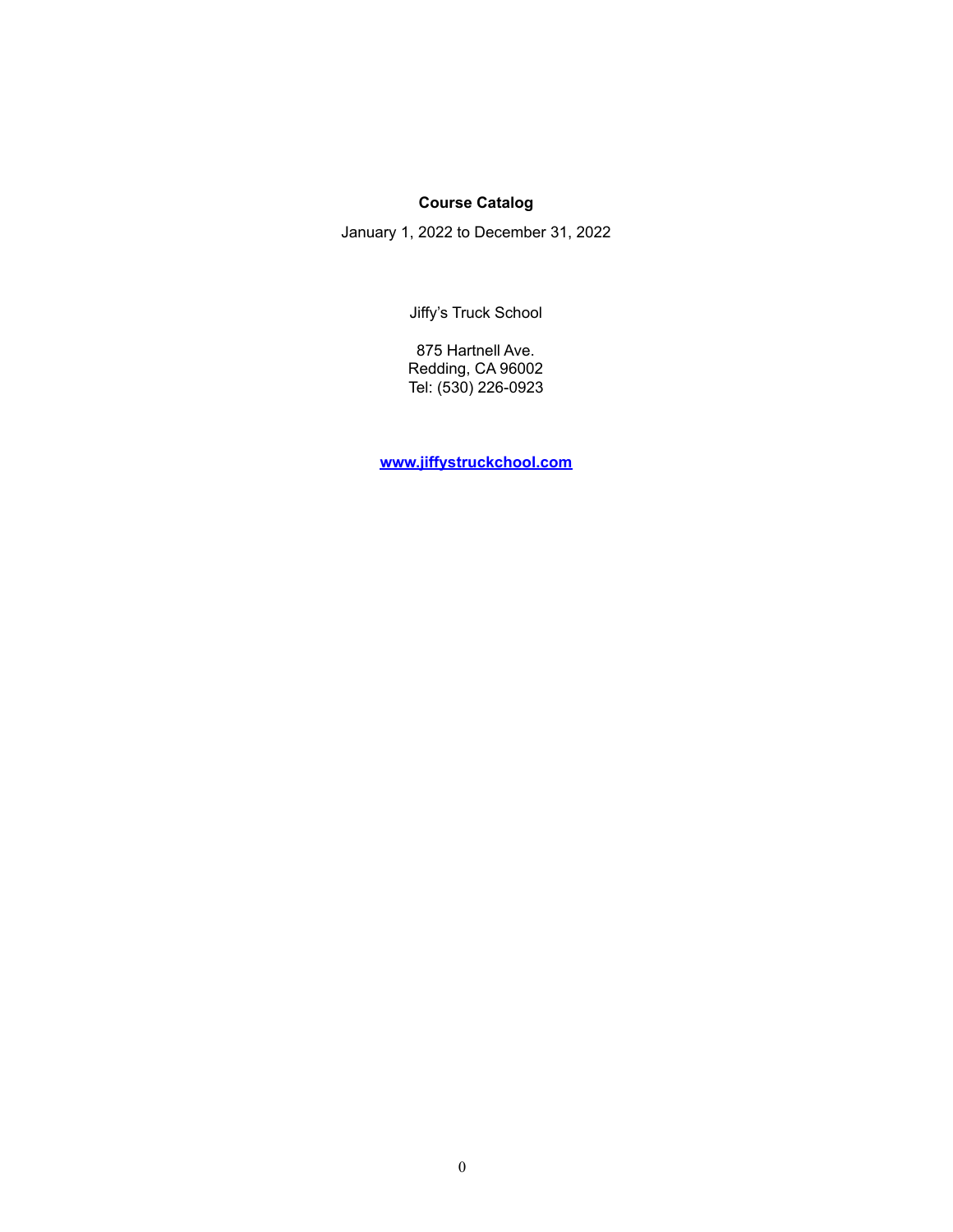| Institutional Mission and Objectives                                   |                         |
|------------------------------------------------------------------------|-------------------------|
| Instructional Location                                                 |                         |
| Description of the Facilities & Type of Equipment Used for Instruction |                         |
| <b>Library Resources</b>                                               |                         |
| NOTICE CONCERNING TRANSFERABILITY OF CREDITS                           |                         |
| Admissions Policies & Recognition of Credits                           |                         |
| Professions - Requirements for Eligibility for Licensure               | $\overline{\mathbf{c}}$ |
| <b>Charges: Tuition &amp; Fees</b>                                     | $\overline{\mathbf{c}}$ |
| Faculty                                                                | 3                       |
| Programs                                                               | 4                       |
| Tutoring                                                               | 10                      |
| Privacy Act                                                            | 10                      |
| <b>Student Conduct</b>                                                 | 10                      |
| <b>Nondiscrimination Policy</b>                                        | 10                      |
| Academic Freedom                                                       | 10                      |
| <b>Sexual Harassment</b>                                               | 10                      |
| Student's Right to Cancel                                              | 11                      |
| Grades and Standards for Student Achievement - Satisfactory Progress   | 11                      |
| Attendance Policy - All Programs                                       | 11                      |
| <b>Academic Probation and Dismissal Policies</b>                       | 11                      |
| Leaves of Absence                                                      | 12                      |
| Student Grievance Procedures - Student Rights                          | 12                      |
| <b>Student Services</b>                                                | 12                      |
| <b>Placement Services</b>                                              | 12                      |
| <b>Student Housing</b>                                                 | 12                      |
| <b>Student Records and Transcripts</b>                                 | 12                      |
| <b>Required Disclosures</b>                                            | 13                      |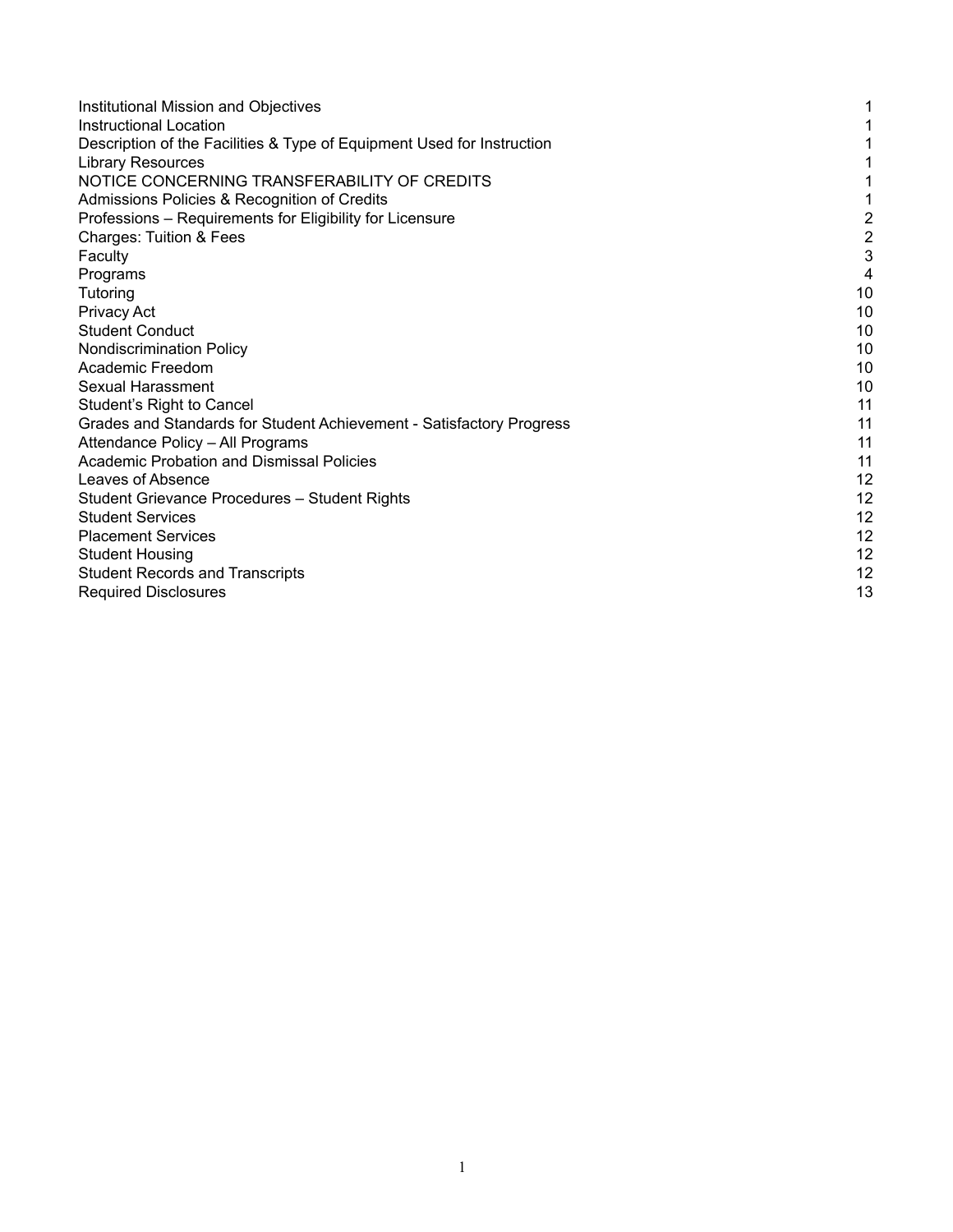## **Institutional Mission and Objectives**

Jiffy's Truck School is dedicated to the development, application and communication of information pertaining to the truck driving industry. Our mission is to deliver demanding and relevant certificate vocational truck and bus driver training programs, while developing skill sets in all enrolled students. Our primary objective is to graduate students who are qualified to work in the trucking industry and endeavor to derive maximum benefit from a learning environment that is professional, promotes respect and recognizes its responsibility in maintaining excellence in teaching and the learning environment.

## **In-Yard Instructional Location/ Administrative Office**

875 Hartnell Ave. Redding, CA 96002

**Classroom**

1620 E Cypress Ave. Suite 1 Redding, CA 96002

## **Description of the Facilities & Type of Equipment Used for Instruction**

The school occupies an office space approximately 750 square feet on the first floor of a stand alone building. The campus provides an administrative office and an area for teacher and students to meet. Adjacent to the administrative offices are the practice areas where students acquire skills in inspections, safety checks, backing and various docking procedures (approx. one acre). Jiffy's Truck School maintains a 800 square foot classroom approximately 1.5 miles away from Jiffy's Truck School's main office where all students will complete their theory training.

Jiffy's Truck School uses conventional tractors and trailer and a box truck that meet industry standards. Jiffy's Truck School maintains each piece of equipment to operate safely and efficiently.

#### **Library Resources**

No library is needed to meet the instructional needs of the students. Library materials would not be compatible with the objectives of this program as the acquisition of specialized knowledge and hands on skills are the critical elements for completion of these programs. Library materials and research projects are of no benefit to our truck driving students. The resources library contains instructional reading materials, current industry magazines and access for applications, telephone and research. This school provides its students with the Manual available from the DMV which is specifically written to assist individuals in preparation for the written Class A and B driver's license examination. It is the authoritative guide for this purpose and is available at no charge from the DMV in California. These learning resources are sufficient to support the instructional needs of the students since they provide current information related to Class A & B CDL licensure. Students have access to learning resource materials during normal business hours of operation.

## **NOTICE CONCERNING TRANSFERABILITY OF CREDITS AND CREDENTIALS EARNED AT OUR INSTITUTION**

The transferability of credits you earn at Jiffy's Truck School is at the complete discretion of an institution to which you may seek to transfer. Acceptance of the certificate you earn in the educational program is also at the complete discretion of the institution to which you may seek to transfer. If the certificate that you earn at this institution are not accepted at the institution to which you seek to transfer, you may be required to repeat some or all your coursework at that institution. For this reason, you should make certain that your attendance at this institution will meet your educational goals. This may include contacting an institution to which you may seek to transfer after attending Jiffy's Truck School to determine if your certificate will transfer."

## <span id="page-2-0"></span>**Admissions Policies & Recognition of Credits**

To be admitted, the student must complete the school application, tour the school, receive certain disclosures and sign an enrollment agreement. All applicants must pass a medical exam and hold a class A permit issued by the California Department of Motor Vehicles in order to operate a vehicle on the public roads and highways while accompanied by the instructor. The general criteria for admission are:

● Students must have a Class A Permit issued by the California DMV.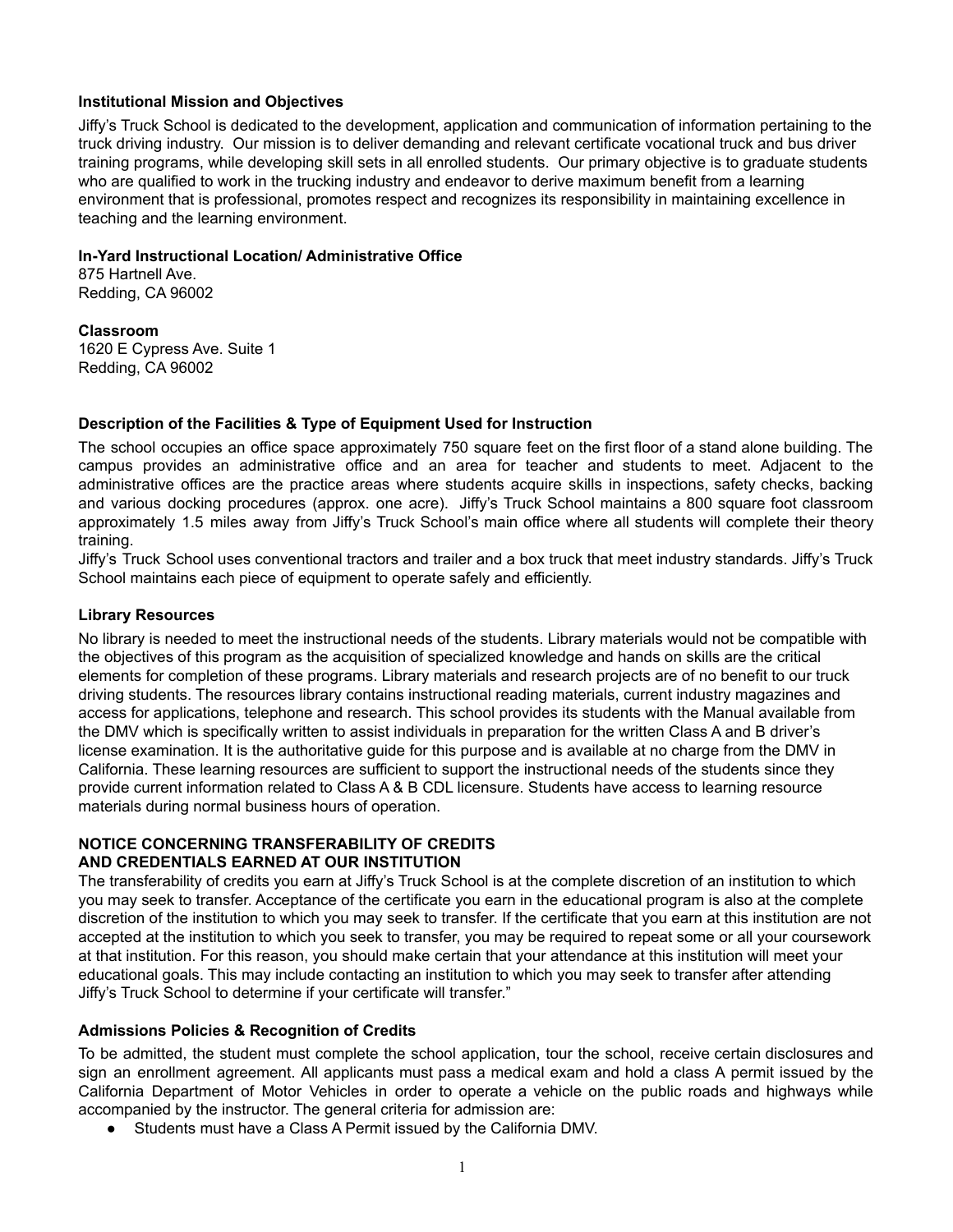- Student must pay all applicable fees, as per the current published fee schedule prior to the issuance of an enrollment contract or make other arrangements acceptable to the school.
- This institution does not award credit for satisfactory completion of CLEP or other comparable examinations.
- This institution does not award credit for experiential learning.
- At least a high school diploma or its equivalent—passing of 12th grade, is required.
- Applicants without a high school diploma, Certificate of Proficiency, or G.E.D. certificate will be administered the Combined English Language Skills Assessment (CELSA) Ability to Benefit Test. This test is administered by an independent third-party administrator and the cost of the test is paid by the student. Testing is arranged by appointment and is handled as a separate appointment from the initial enrollment interview. Applicants are notified of their test results via telephone or email. If the applicant receives a qualifying score, the applicant is eligible to enroll in the program. If the student does not attain a qualifying score, the student may take a different CELSA test. If the student does not attain a qualifying score on the second test, the student may re-test after 15 days. A qualifying score is 97.
- This institution has not entered into an articulation or transfer agreement with any other institution.

## <span id="page-3-0"></span>**Professions – Requirements for Eligibility for Licensure**

All the educational services offered lead to occupations that require licensure as either a Class A or a Class B driver in the State of California.

- Be at least 18 years of age
- Pass a DOT drug test
- Obtain a permit from DMV
- Pass a DOT physical exam

## **Charges: Tuition & Fees**

All fees are subject to change from time to time, without notice.

| <b>Program Name</b>                          | <b>Tuition</b> | <b>Registration</b><br><b>Fee</b><br>(non<br>refundable) | <b>STRF</b><br>(non<br>refundable) | Books &<br><b>Materials</b><br>(non<br>refundable) | <b>Total Program</b><br><b>Charges</b> |
|----------------------------------------------|----------------|----------------------------------------------------------|------------------------------------|----------------------------------------------------|----------------------------------------|
| 40 Hour Test Preparation Course<br>(Class A) | \$2,995        | \$100                                                    | \$1.50                             | \$50                                               | \$3,146.50                             |
| 40 Hour Test Preparation Course<br>(Class B) | \$2,995        | \$100                                                    | \$1.50                             | \$50                                               | \$3,146.50                             |

Books and Materials: Gloves, Safety Glasses, Vest, Uniform (Coverall), Log Book, Pens and Pencils, Pre-trip study materials, permit study materials

Students are responsible to secure the following documents at their expense

- Physical Exam & Drug Test: \$150.00
- DMV State Exam: \$66
- DMV Permit \$85

Other fees

- Bounced check fee \$35
- Transcript fee \$25 (two copies)
- Tutoring Fee \$130.00/hr

Note: No grades or documents will be released if there is an outstanding balance. The institution may refuse any type of service to students who have an outstanding balance. The institution may also refuse re-admission to a student who has left the institution with an outstanding balance that has not been paid in full.

| 40 Hour Test Preparations Course (Class A)                   |            |
|--------------------------------------------------------------|------------|
| • Total charges for current period of attendance             | \$3.146.50 |
| • Estimated total charges for the entire educational program | \$3,447.50 |
| 40 Hour Test Preparations Course (Class B)                   |            |
| Total charges for current period of attendance               | \$3.146.50 |
| Estimated total charges for the entire educational program   | \$3,447.50 |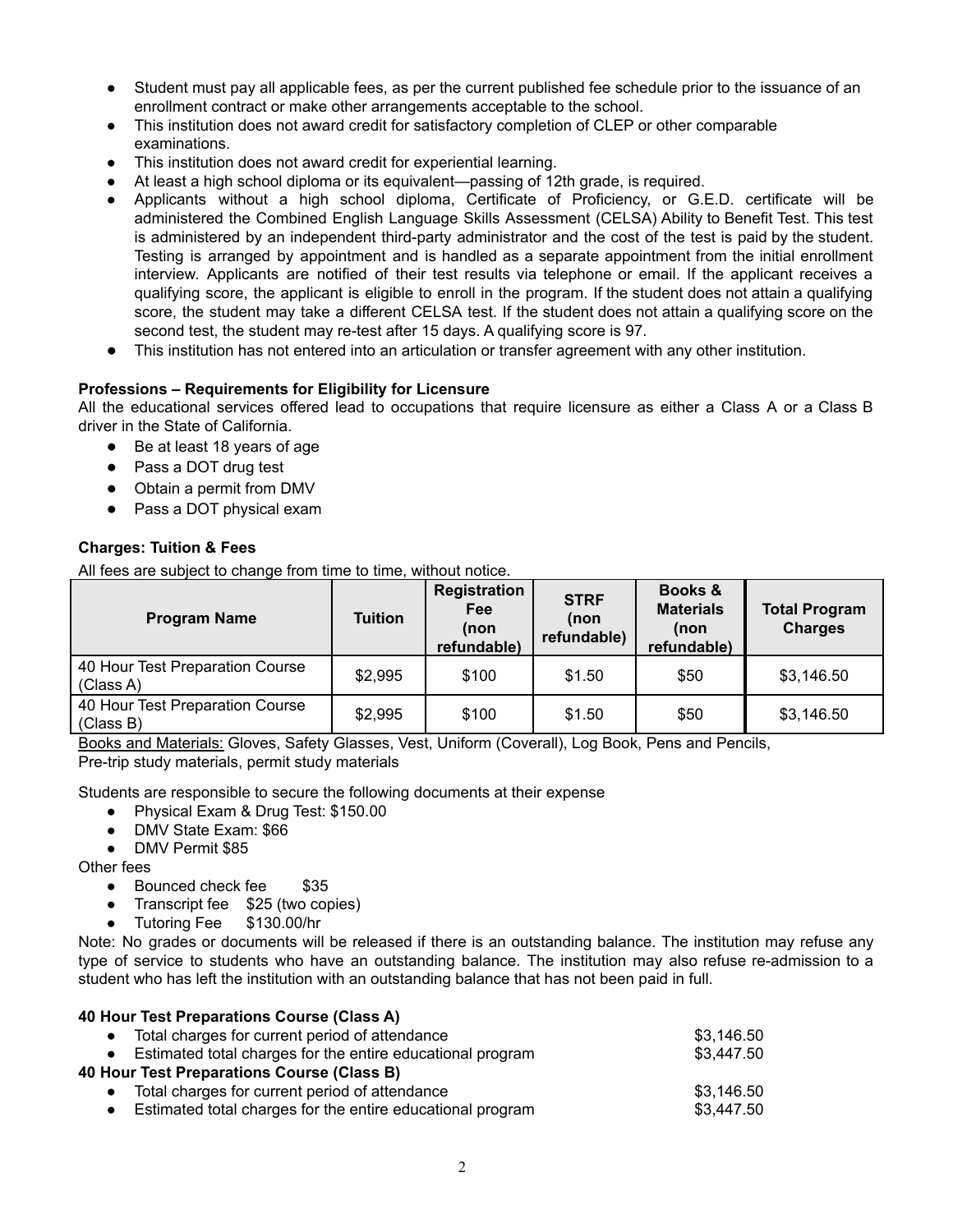## **Faculty**

Jiffy's Truck School instructors are required to have completed a minimum of three years over the road experience and hold a current Class A and Class B CDL license.

- **Brandon Moore**
	- o Class A driver with over 10 years of job experience/ 8 years of teaching experience
- **Zachary Loffmark**
	- o Class A driver with over 6 years of job experience/ 6 years of teaching experience
- **Kenneth Grant**
- o Class A driver with over 4 years of job experience/ 4 years of teaching experience ● **Jeff Hostetter**
	- o Class A driver with over 44 years of job experience/ 20 years of teaching experience ● **Sean Clark**
	- o Class A driver with over 20 years of job experience/ 3 years of teaching experience
- **Christopher Standing**
	- o Class A driver with over 18 years of job experience/ 3 years of teaching experience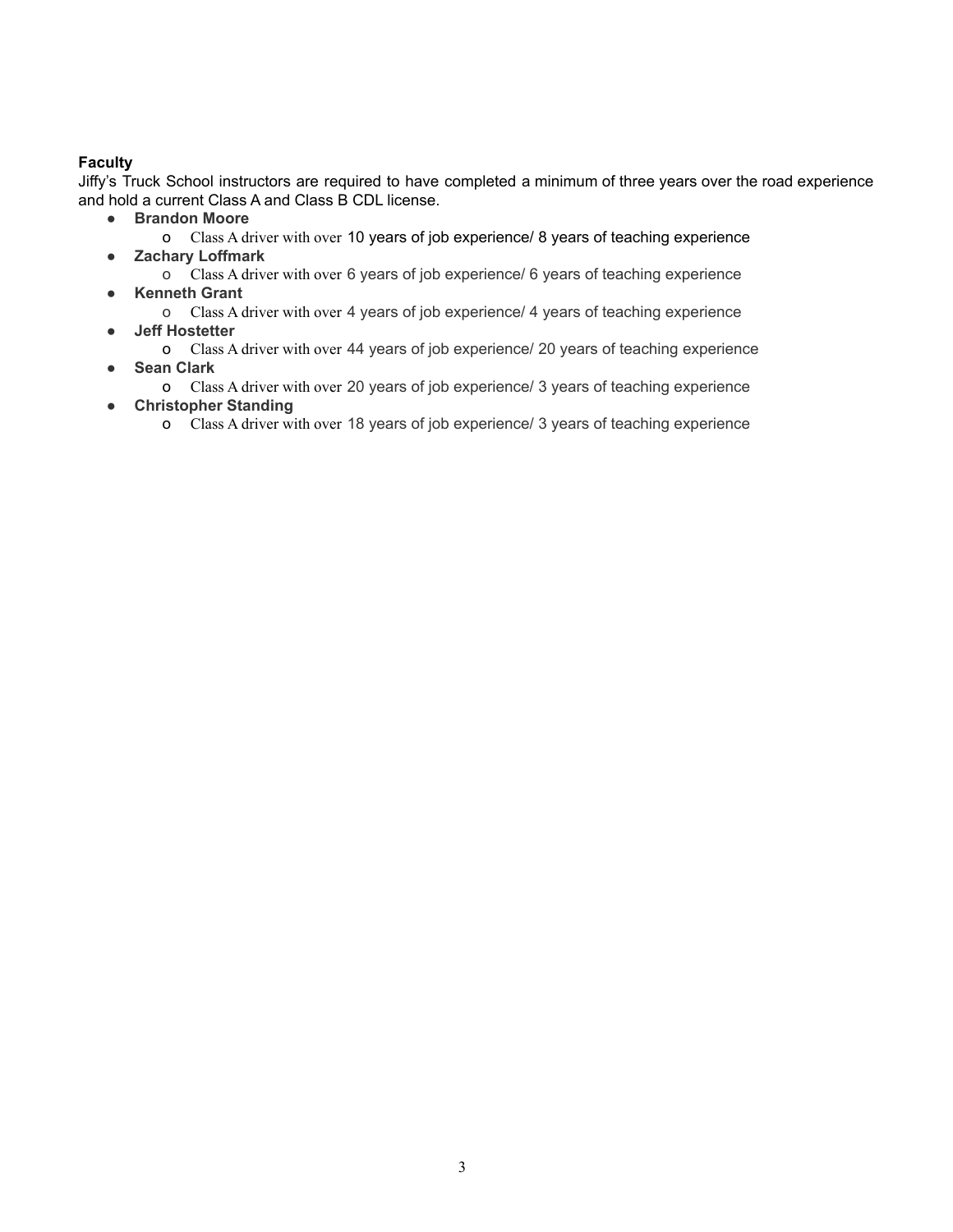| <b>Programs</b>                                    |                                                                                                                                                                                                                                                                                                                                                                                                                                                                                                                                          |
|----------------------------------------------------|------------------------------------------------------------------------------------------------------------------------------------------------------------------------------------------------------------------------------------------------------------------------------------------------------------------------------------------------------------------------------------------------------------------------------------------------------------------------------------------------------------------------------------------|
| <b>Name of Program</b>                             | 40 Hour Test Preparation Course (Class A)                                                                                                                                                                                                                                                                                                                                                                                                                                                                                                |
| <b>Program Description</b>                         | This course consists of instruction and demonstration in the safe operation of trucking<br>equipment and is designed to prepare students for the CDL Class A driving test. Our<br>program provides each student one truck and one instructor for all practical driving<br>instruction. That means that you will receive intense, personalized training to assure<br>your success in passing the DMV driving test. Graduates will receive an official<br>certificate of completion upon successful completion of course.                  |
| <b>Program Mission &amp;</b><br><b>Objectives</b>  | Our primary objectives are to assist students in attaining skills required of safe<br>professional entry-level truck drivers. To this end, we strive to educate and prepare<br>students with the knowledge and specific skills that will enable them to qualify for entry<br>level jobs in trucking industry. In this short course, emphasis is placed on safety with<br>the goal of assuring that upon graduation our students are prepared to pass the behind<br>the wheel driving tests and become licensed as Class A Truck Drivers. |
| <b>SOC</b>                                         | 53-3032 Heavy and Tractor-Trailer Truck Drivers                                                                                                                                                                                                                                                                                                                                                                                                                                                                                          |
| <b>Total Clock Hours</b>                           | 40 hours                                                                                                                                                                                                                                                                                                                                                                                                                                                                                                                                 |
| Is an Externship or<br><b>Internship Required?</b> | No.                                                                                                                                                                                                                                                                                                                                                                                                                                                                                                                                      |
| <b>Graduation</b><br><b>Requirements</b>           | To complete this program a student must attend a minimum of 100% of the scheduled<br>hours of instruction and be prepared, based on teacher evaluations, to pass<br>Department of Motor Vehicles driving exam.                                                                                                                                                                                                                                                                                                                           |
| <b>Final Tests or Exams</b>                        | Yes. Students are evaluated through written and performance assessments.                                                                                                                                                                                                                                                                                                                                                                                                                                                                 |

|              | Description                                                                 | Classroom | Practice |
|--------------|-----------------------------------------------------------------------------|-----------|----------|
|              |                                                                             | Hours     | Hours    |
| Theory       | <b>Section A1.1 Basic Operation</b>                                         |           |          |
| (Classroom   | This section must cover the interaction between driver-trainees and the     | 20 Hours  |          |
| Instruction) | CMV. Driver-trainees will receive instruction in the Federal Motor Carrier  |           |          |
|              | Safety Regulations (FMCSRs) and will be introduced to the basic CMV         |           |          |
|              | instruments and controls. Training providers will teach driver-trainees the |           |          |
|              | basic operating characteristics of a CMV. This section must also teach      |           |          |
|              | driver-trainees how to properly perform vehicle inspections, control the    |           |          |
|              | motion of CMVs under various road and traffic conditions, employ            |           |          |
|              | shifting and backing techniques, and properly couple and uncouple           |           |          |
|              | combination vehicles. Driver-trainees must familiarize themselves with the  |           |          |
|              | basic operating characteristics of a CMV.                                   |           |          |
|              | Unit A1.1.1 Orientation<br>$\bullet$                                        |           |          |
|              | Unit A1.1.2 Control Systems/Dashboard<br>$\bullet$                          |           |          |
|              | Unit A1.1.3 Pre- and Post-Trip Inspections<br>$\bullet$                     |           |          |
|              | Unit A1.1.4 Basic Control<br>$\bullet$                                      |           |          |
|              | Unit A1.1.5 Shifting/Operating Transmissions<br>$\bullet$                   |           |          |
|              | Unit A1.1.6 Backing and Docking<br>$\bullet$                                |           |          |
|              | Unit A1.1.7 Coupling and Uncoupling<br>$\bullet$                            |           |          |
|              |                                                                             |           |          |
|              | <b>Section A1.2 Safe Operating Procedures</b>                               |           |          |
|              | This section must teach the practices required for safe operation of the    |           |          |
|              | combination vehicle on the highway under various road, weather, and         |           |          |
|              | traffic conditions. The training providers must teach driver-trainees the   |           |          |
|              | Federal rules governing the proper use of seat belt assemblies (§392.16).   |           |          |
|              | Unit A1.2.1 Visual Search<br>$\bullet$                                      |           |          |
|              | Unit A1.2.2 Communication<br>$\bullet$                                      |           |          |
|              | Unit A1.2.3 Distracted Driving<br>$\bullet$                                 |           |          |
|              | Unit A1.2.4 Speed Management<br>$\bullet$                                   |           |          |
|              | Unit A1.2.5 Space Management<br>$\bullet$                                   |           |          |
|              | Unit A1.2.6 Night Operation<br>$\bullet$                                    |           |          |
|              | Unit A1.2.7 Extreme Driving Conditions                                      |           |          |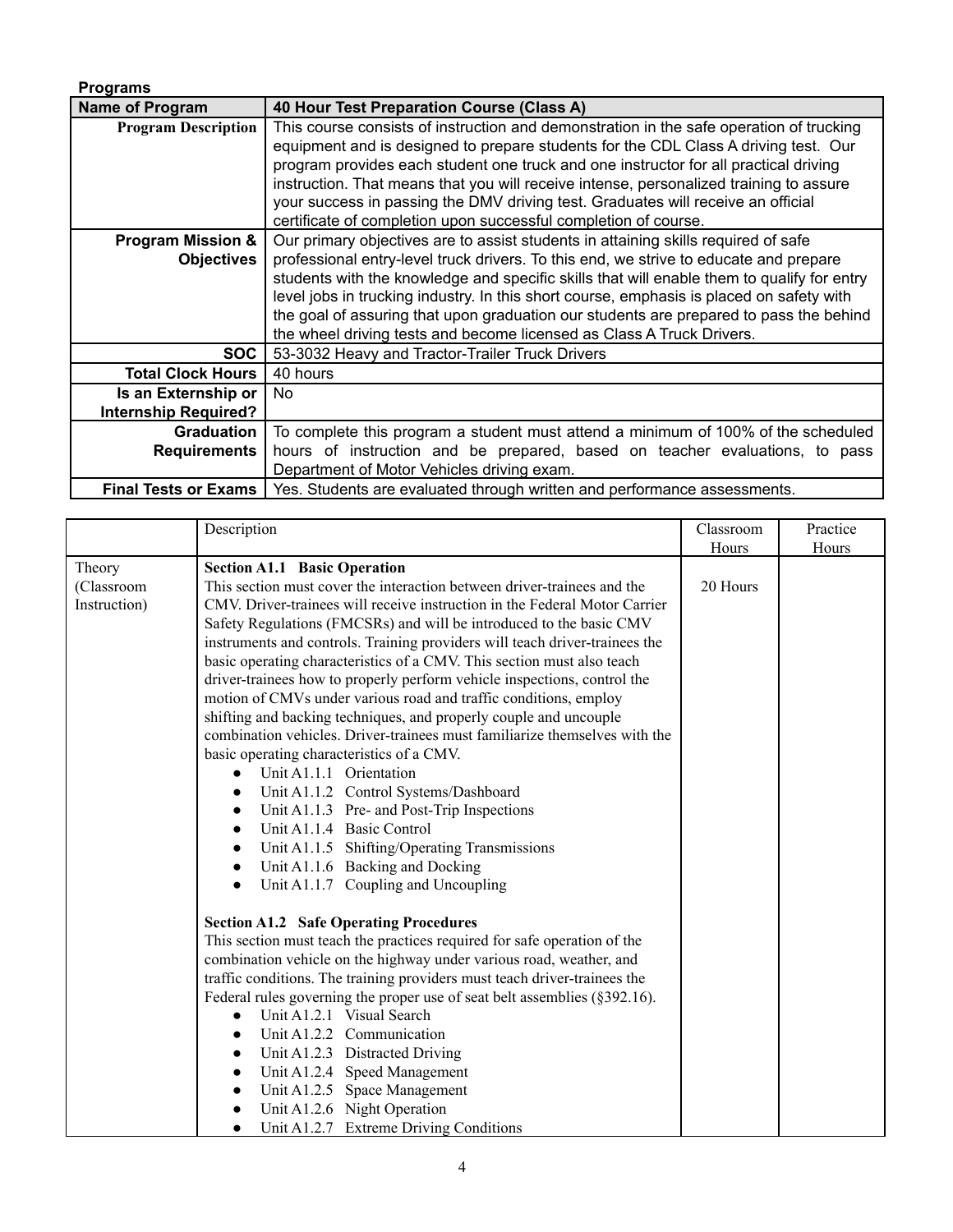|                         | <b>Section A1.3 Advanced Operating Practices</b><br>This section must introduce higher-level skills that can be acquired only<br>after the more fundamental skills and knowledge taught in the prior two<br>sections have been mastered. The training providers must teach<br>driver-trainees about the advanced skills necessary to recognize potential<br>hazards and must teach the driver-trainees the procedures needed to handle<br>a CMV when faced with a hazard.<br>Unit A1.3.1 Hazard Perception<br>$\bullet$<br>Unit A1.3.2 Skid Control/Recovery, Jackknifing, and Other<br>$\bullet$<br>Emergencies<br>Unit A1.3.3 Railroad-Highway Grade Crossings<br>$\bullet$<br><b>Section A1.4 Vehicle Systems and Reporting Malfunctions</b><br>This section must provide entry-level driver-trainees with sufficient<br>knowledge of the combination vehicle and its systems and subsystems to |          |
|-------------------------|----------------------------------------------------------------------------------------------------------------------------------------------------------------------------------------------------------------------------------------------------------------------------------------------------------------------------------------------------------------------------------------------------------------------------------------------------------------------------------------------------------------------------------------------------------------------------------------------------------------------------------------------------------------------------------------------------------------------------------------------------------------------------------------------------------------------------------------------------------------------------------------------------|----------|
|                         | ensure that they understand and respect their role in vehicle inspection,<br>operation, and maintenance and the impact of those factors upon highway<br>safety and operational efficiency.<br>Unit A1.4.1 Identification and Diagnosis of Malfunctions<br>$\bullet$<br>Unit A1.4.2 Roadside Inspections<br>$\bullet$<br>Unit A1.4.3 Maintenance<br>$\bullet$<br><b>Section A1.5 Non-Driving Activities</b>                                                                                                                                                                                                                                                                                                                                                                                                                                                                                         |          |
|                         | This section must teach driver-trainees the activities that do not involve<br>operating the CMV.<br>Unit A1.5.1 Handling and Documenting Cargo<br>$\bullet$<br>Unit A1.5.2 Environmental Compliance Issues<br>$\bullet$<br>Unit A1.5.3 Hours of Service Requirements<br>$\bullet$<br>Unit A1.5.4 Fatigue and Wellness Awareness<br>$\bullet$                                                                                                                                                                                                                                                                                                                                                                                                                                                                                                                                                       |          |
|                         | Unit A1.5.5 Post-Crash Procedures<br>$\bullet$<br>Unit A1.5.6 External Communications<br>$\bullet$<br>Unit A1.5.7 Whistleblower/Coercion<br>$\bullet$<br>Unit A1.5.8 Trip Planning<br>$\bullet$<br>Unit A1.5.9 Drugs/Alcohol<br>$\bullet$<br>Unit A1.5.10 Medical Requirements<br>$\bullet$                                                                                                                                                                                                                                                                                                                                                                                                                                                                                                                                                                                                        |          |
| Yard Practice           | BTW range training must teach driving exercises related to basic vehicle<br>control skills and mastery of basic maneuvers, as covered in §§383.111<br>and 383.113 of this chapter, necessary to operate the vehicle safely. The<br>training providers will teach activities in this unit on a driving range as<br>defined in §380.605. The training provider must teach "Get Out and Look"<br>(GOAL) to the driver-trainee as it applies to units A2.2-2.6.                                                                                                                                                                                                                                                                                                                                                                                                                                        | 10 Hours |
|                         | Unit A2.1 Vehicle Inspection Pre-Trip/Enroute/Post-Trip<br>Unit A2.2 Straight Line Backing<br>Unit A2.3 Alley Dock Backing (45/90 Degree)<br>Unit A2.4 Off-Set Backing<br>Unit A2.5 Parallel Parking Blind Side<br>Unit A2.6 Parallel Parking Sight Side<br>Unit A2.7 Coupling and Uncoupling                                                                                                                                                                                                                                                                                                                                                                                                                                                                                                                                                                                                      |          |
| Public Road<br>Training | The instructor must engage in active two-way communication with the<br>driver-trainees during all active BTW public road training sessions. Skills<br>described in paragraphs A3.8 through 3.12 of this section must be<br>discussed during public road training, but not necessarily performed.                                                                                                                                                                                                                                                                                                                                                                                                                                                                                                                                                                                                   | 10 Hours |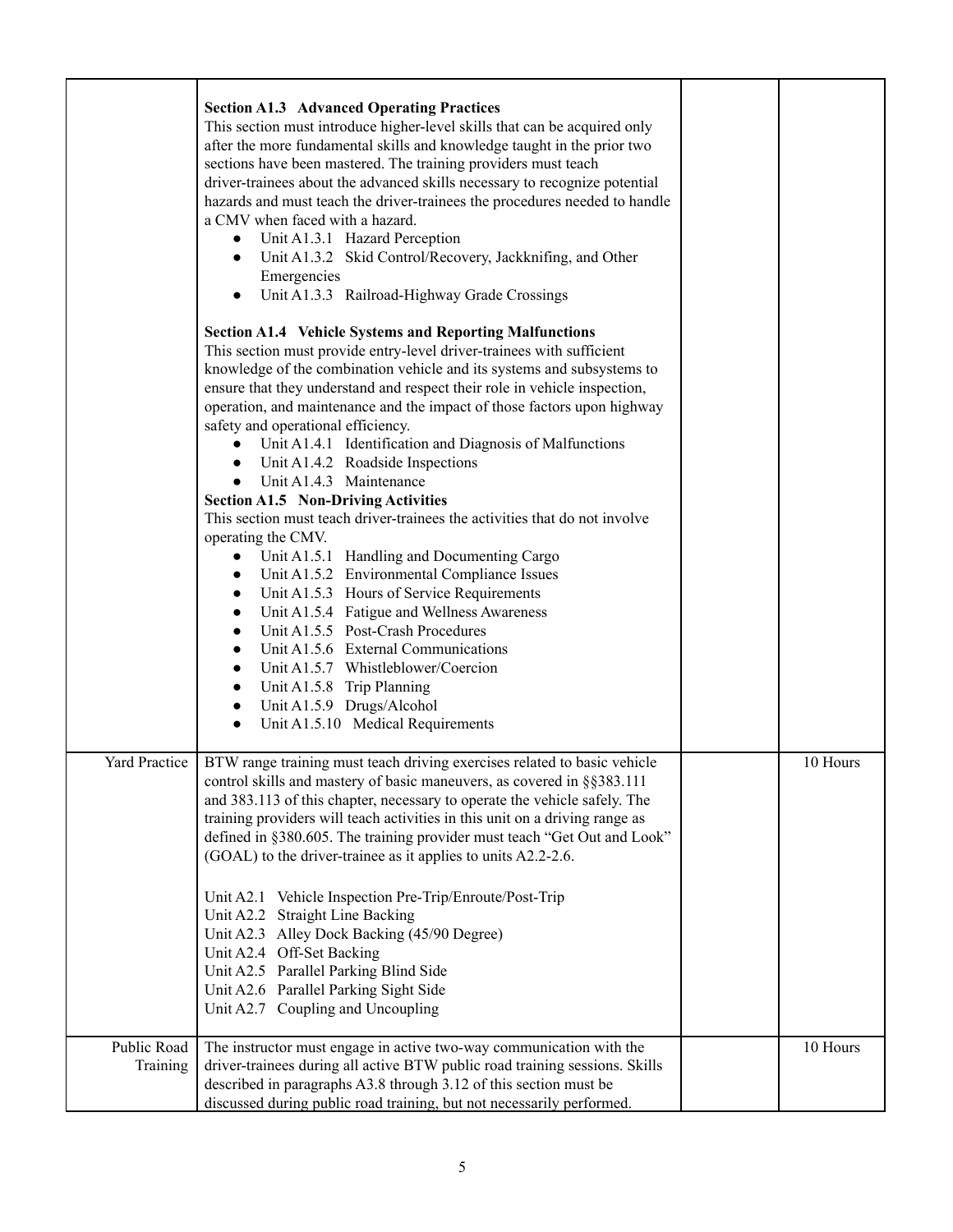| Driver-trainees are not required to demonstrate proficiency in the skills<br>described in paragraphs A3.8 through 3.12.                                                                                                                                                                                                                                                                                                                                                                                                                                                                                                                      |  |
|----------------------------------------------------------------------------------------------------------------------------------------------------------------------------------------------------------------------------------------------------------------------------------------------------------------------------------------------------------------------------------------------------------------------------------------------------------------------------------------------------------------------------------------------------------------------------------------------------------------------------------------------|--|
| Unit A3.1 Vehicle Controls Including: Left Turn, Right Turns, Lane<br>Changes, Curves at Highway Speeds, and Entry and Exit on the Interstate<br>or Controlled Access Highway<br>Unit A3.2 Shifting/Transmission<br>Unit A3.3 Communications/Signaling<br>Unit A3.4 Visual Search<br>Unit A3.5 Speed and Space Management<br>Unit A3.6 Safe Driver Behavior<br>Unit A3.7 Hours of Service (HOS) Requirements<br>Unit A3.8 Hazard Perception<br>Unit A3.9 Railroad (RR)-Highway Grade Crossing<br>Unit A3.10 Night Operation<br>Unit A3.11 Extreme Driving Conditions<br>Unit A3.12 Skid Control/Recovery, Jackknifing, and Other Emergencies |  |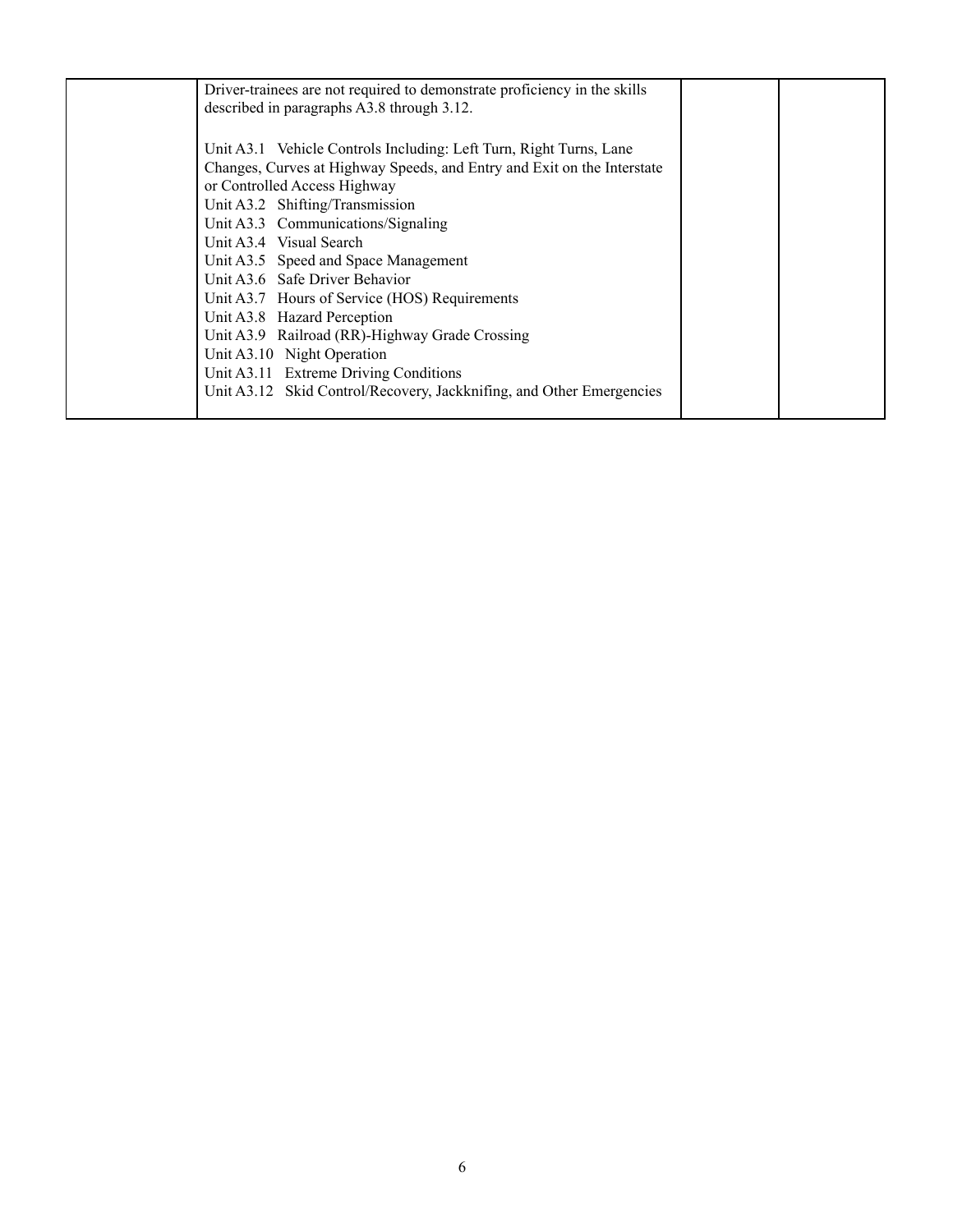| <b>Name of Program</b>                                                        |                                                                                                                                                                                 | 40 Hour Test Preparation Course (Class B)                                                   |           |          |
|-------------------------------------------------------------------------------|---------------------------------------------------------------------------------------------------------------------------------------------------------------------------------|---------------------------------------------------------------------------------------------|-----------|----------|
| <b>Program Description</b>                                                    |                                                                                                                                                                                 | This course consists of instruction and demonstration in the safe operation of box truck    |           |          |
|                                                                               |                                                                                                                                                                                 | which requires a Class B CDL This course consists of instruction and demonstration in       |           |          |
|                                                                               |                                                                                                                                                                                 | the safe operation of trucking equipment and is designed to prepare students for the        |           |          |
| CDL Class B driving tests Our program provides each student one truck and one |                                                                                                                                                                                 |                                                                                             |           |          |
|                                                                               |                                                                                                                                                                                 | instructor for all practical driving instruction. That means that you will receive intense, |           |          |
|                                                                               |                                                                                                                                                                                 | personalized training to assure your success in passing the DMV driving test. Graduates     |           |          |
|                                                                               |                                                                                                                                                                                 | will receive an official certificate of completion upon successful completion of course.    |           |          |
| <b>Program Mission &amp;</b>                                                  |                                                                                                                                                                                 | Our primary objectives are to assist students in attaining skills required of safe          |           |          |
|                                                                               | <b>Objectives</b>                                                                                                                                                               | professional entry-level Class B Box Truck drivers. To this end, we strive to educate and   |           |          |
|                                                                               |                                                                                                                                                                                 | prepare students with the knowledge and specific skills that will enable them to qualify    |           |          |
|                                                                               |                                                                                                                                                                                 | for entry level jobs as a box truck driver. In this short course, emphasis is placed on     |           |          |
|                                                                               | safety with the goal of assuring that upon graduation our students are prepared to pass<br>the behind the wheel driving tests and become licensed as Class B Box Truck Drivers. |                                                                                             |           |          |
|                                                                               | <b>SOC</b><br>53-3033 Box Truck Driver,                                                                                                                                         |                                                                                             |           |          |
|                                                                               | <b>Total Clock Hours</b><br>40 hours                                                                                                                                            |                                                                                             |           |          |
| Is an Externship or                                                           |                                                                                                                                                                                 | <b>No</b>                                                                                   |           |          |
| <b>Internship Required?</b>                                                   |                                                                                                                                                                                 |                                                                                             |           |          |
|                                                                               | <b>Graduation</b>                                                                                                                                                               | To complete this program a student must attend a minimum of 100% of the scheduled           |           |          |
|                                                                               | <b>Requirements</b>                                                                                                                                                             | hours of instruction and be prepared, based on teacher evaluations, to pass Department      |           |          |
|                                                                               |                                                                                                                                                                                 | of Motor Vehicles driving exam.                                                             |           |          |
| <b>Final Tests or Exams</b>                                                   |                                                                                                                                                                                 | Yes. Students are evaluated through written and performance assessments.                    |           |          |
| <b>Trucking Course</b>                                                        | Description                                                                                                                                                                     |                                                                                             | Classroom | Practice |
|                                                                               |                                                                                                                                                                                 |                                                                                             | Hours     | Hours    |
| Classroom                                                                     |                                                                                                                                                                                 | <b>Section B1.1 Basic Operation</b>                                                         | 15 Hours  |          |
| Instruction                                                                   |                                                                                                                                                                                 | This section must cover the interaction between driver-trainees and the CMV.                |           |          |
|                                                                               |                                                                                                                                                                                 | Driver-trainees will receive instruction in the Federal Motor Carrier Safety                |           |          |
|                                                                               |                                                                                                                                                                                 | Regulations (FMCSRs) and will be introduced to the basic CMV instruments                    |           |          |
|                                                                               |                                                                                                                                                                                 | and controls. This section must also teach driver-trainees how to perform                   |           |          |
|                                                                               |                                                                                                                                                                                 | vehicle inspections, control the CMVs under various road and traffic                        |           |          |
|                                                                               |                                                                                                                                                                                 | conditions, employ shifting and backing techniques, and couple and                          |           |          |
|                                                                               |                                                                                                                                                                                 | uncouple, as applicable. Driver-trainees must familiarize themselves with the               |           |          |
|                                                                               |                                                                                                                                                                                 | basic operating characteristics of a CMV.                                                   |           |          |
|                                                                               |                                                                                                                                                                                 | Unit B1.1.1 Orientation                                                                     |           |          |
|                                                                               |                                                                                                                                                                                 | Unit B1.1.2 Control Systems/Dashboard<br>Unit B1.1.3 Pre- and Post-Trip Inspections         |           |          |
|                                                                               |                                                                                                                                                                                 | Unit B1.1.4 Basic Control                                                                   |           |          |
|                                                                               |                                                                                                                                                                                 | Unit B1.1.5 Shifting/Operating Transmissions                                                |           |          |
|                                                                               |                                                                                                                                                                                 | Unit B1.1.6 Backing and Docking                                                             |           |          |
|                                                                               |                                                                                                                                                                                 |                                                                                             |           |          |
|                                                                               |                                                                                                                                                                                 | <b>Section B1.2 Safe Operating Procedures</b>                                               |           |          |
|                                                                               |                                                                                                                                                                                 | This section must teach the practices required for safe operation of the CMV                |           |          |
|                                                                               |                                                                                                                                                                                 | on the highway under various road, weather, and traffic conditions. The                     |           |          |
|                                                                               |                                                                                                                                                                                 | training providers must teach driver-trainees the Federal rules governing the               |           |          |
|                                                                               |                                                                                                                                                                                 | proper use of seat belt assemblies (§392.16).                                               |           |          |
|                                                                               |                                                                                                                                                                                 | Unit B1.2.1 Visual Search                                                                   |           |          |
|                                                                               |                                                                                                                                                                                 | Unit B1.2.2 Communication                                                                   |           |          |
|                                                                               |                                                                                                                                                                                 | Unit B1.2.3 Distracted Driving                                                              |           |          |
|                                                                               |                                                                                                                                                                                 | Unit B1.2.4 Speed Management                                                                |           |          |
|                                                                               |                                                                                                                                                                                 | Unit B1.2.5 Space Management                                                                |           |          |
|                                                                               |                                                                                                                                                                                 | Unit B1.2.6 Night Operation                                                                 |           |          |
|                                                                               |                                                                                                                                                                                 | Unit B1.2.7 Extreme Driving Conditions                                                      |           |          |
|                                                                               |                                                                                                                                                                                 | <b>Section B1.3 Advanced Operating Practices</b>                                            |           |          |
|                                                                               |                                                                                                                                                                                 | This section must introduce higher-level skills that can be acquired only after             |           |          |
|                                                                               |                                                                                                                                                                                 | the more fundamental skills and knowledge taught in the prior two sections                  |           |          |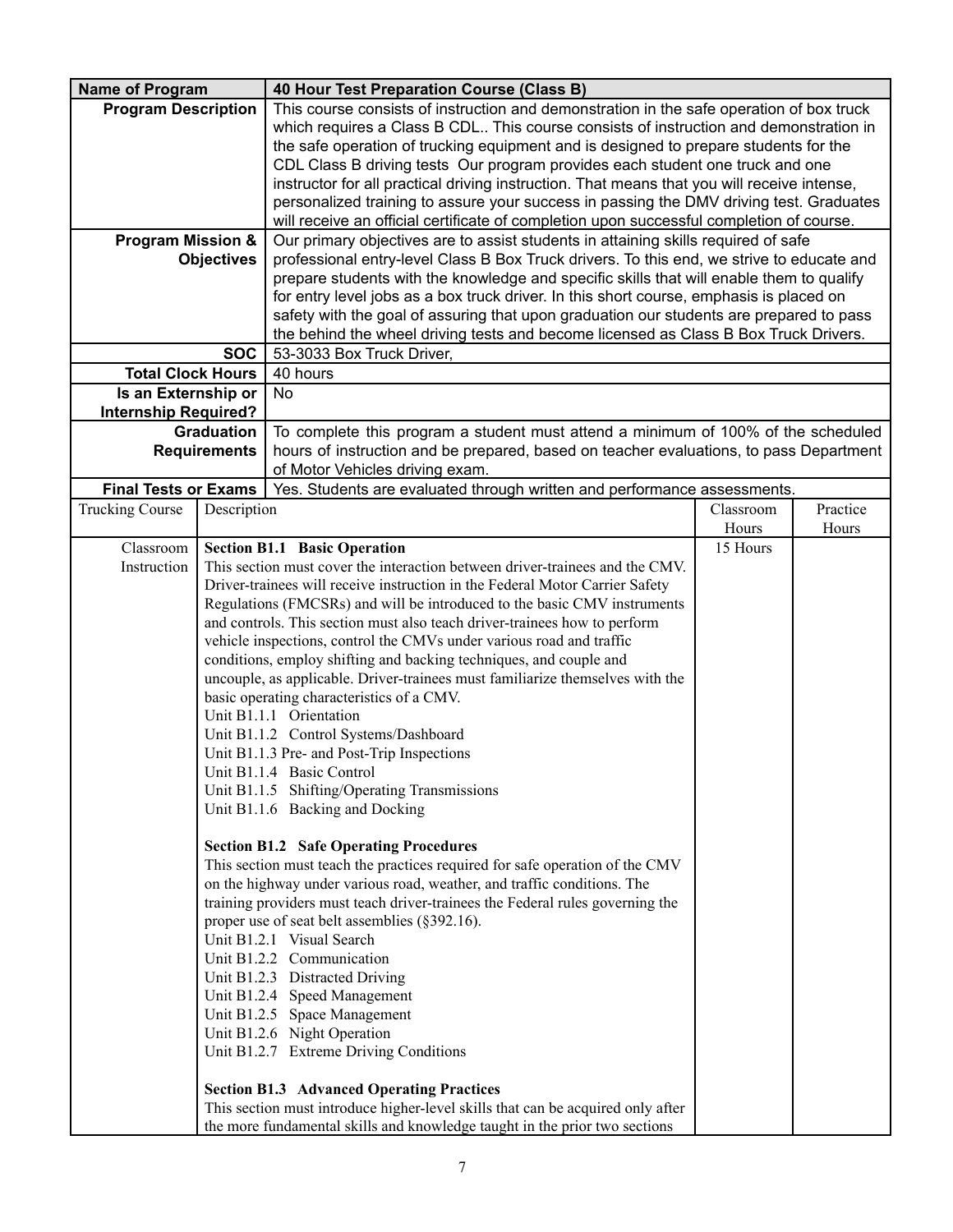|                         | have been mastered. The training providers must teach driver-trainees the<br>advanced skills necessary to recognize potential hazards and must teach<br>driver-trainees the procedures needed to handle a CMV when faced with a<br>hazard.<br>Unit B1.3.1 Hazard Perception                                                                                                                                                                                                                                                                                                                                                                                                                                                                                                                      |          |
|-------------------------|--------------------------------------------------------------------------------------------------------------------------------------------------------------------------------------------------------------------------------------------------------------------------------------------------------------------------------------------------------------------------------------------------------------------------------------------------------------------------------------------------------------------------------------------------------------------------------------------------------------------------------------------------------------------------------------------------------------------------------------------------------------------------------------------------|----------|
|                         | Unit B1.3.2 Skid Control/Recovery, Jackknifing, and Other Emergencies<br>Unit B1.3.3 Railroad-Highway Grade Crossings                                                                                                                                                                                                                                                                                                                                                                                                                                                                                                                                                                                                                                                                            |          |
|                         | <b>B1.4</b> Vehicle Systems and Reporting Malfunctions<br>Unit B1.4.1 Identification and Diagnosis of Malfunctions<br>Unit B1.4.2 Roadside Inspections<br>Unit B1.4.3 Maintenance                                                                                                                                                                                                                                                                                                                                                                                                                                                                                                                                                                                                                |          |
|                         | <b>Section B1.5 Non-Driving Activities</b><br>This section must teach driver-trainees activities that do not<br>involve actually operating the CMV, e.g., proper cargo<br>securement.                                                                                                                                                                                                                                                                                                                                                                                                                                                                                                                                                                                                            |          |
|                         | Unit B1.5.1 Handling and Documenting Cargo<br>Unit B1.5.2 Environmental Compliance Issues<br>Unit B1.5.3 Hours of Service Requirements<br>Unit B1.5.4 Fatigue and Wellness Awareness<br>Unit B1.5.5 Post-Crash Procedures                                                                                                                                                                                                                                                                                                                                                                                                                                                                                                                                                                        |          |
|                         | Unit B1.5.6 External Communications<br>Unit B1.5.7 Whistleblower/Coercion<br>Unit B1.5.8 Trip Planning<br>Unit B1.5.9 Drugs/Alcohol<br>Unit B1.5.10 Medical Requirements                                                                                                                                                                                                                                                                                                                                                                                                                                                                                                                                                                                                                         |          |
| <b>Yard Practice</b>    | <b>Behind-the-Wheel Range</b><br>This unit must teach driving exercises related to basic vehicle control skills<br>and mastery of basic maneuvers, as covered in §§383.111 and 383.113 of this<br>chapter necessary to operate the vehicle safely. The training providers must<br>teach driver-trainees activities in this unit on a driving range as defined in<br>§380.605. The training provider must teach "Get Out and Look" (GOAL) to<br>the driver-trainee as it applies to units B2.2-2.6.<br>Unit B2.1 Vehicle Inspection Pre-Trip/Enroute/Post-Trip<br>Unit B2.2 Straight Line Backing<br>Unit B2.3 Alley Dock Backing (45/90 Degree)<br>Unit B2.4 Off-Set Backing<br>Unit B2.5 Parallel Parking Blind Side<br>Unit B2.6 Parallel Parking Sight Side                                   | 15 Hours |
| Public Road<br>Training | <b>Behind-the-Wheel Public Road</b><br>The instructor must engage in active two-way communication with the<br>driver-trainees during all active BTW public road training sessions. Skills<br>described in paragraphs B3.8 through 3.12 of this section must be discussed<br>during public road training, but not necessarily performed. Driver-trainees<br>are not required to demonstrate proficiency in the skills described in<br>paragraphs B3.8 through 3.12.<br>Unit B3.1 Vehicle Controls Including: Left Turns, Right Turns, Lane<br>Changes, Curves at Highway Speeds, and Entry and Exit on the Interstate or<br>Controlled Access Highway<br>Unit B3.2 Shifting/Transmission<br>Unit B3.3 Communications/Signaling<br>Unit B3.4 Visual Search<br>Unit B3.5 Speed and Space Management | 10 Hours |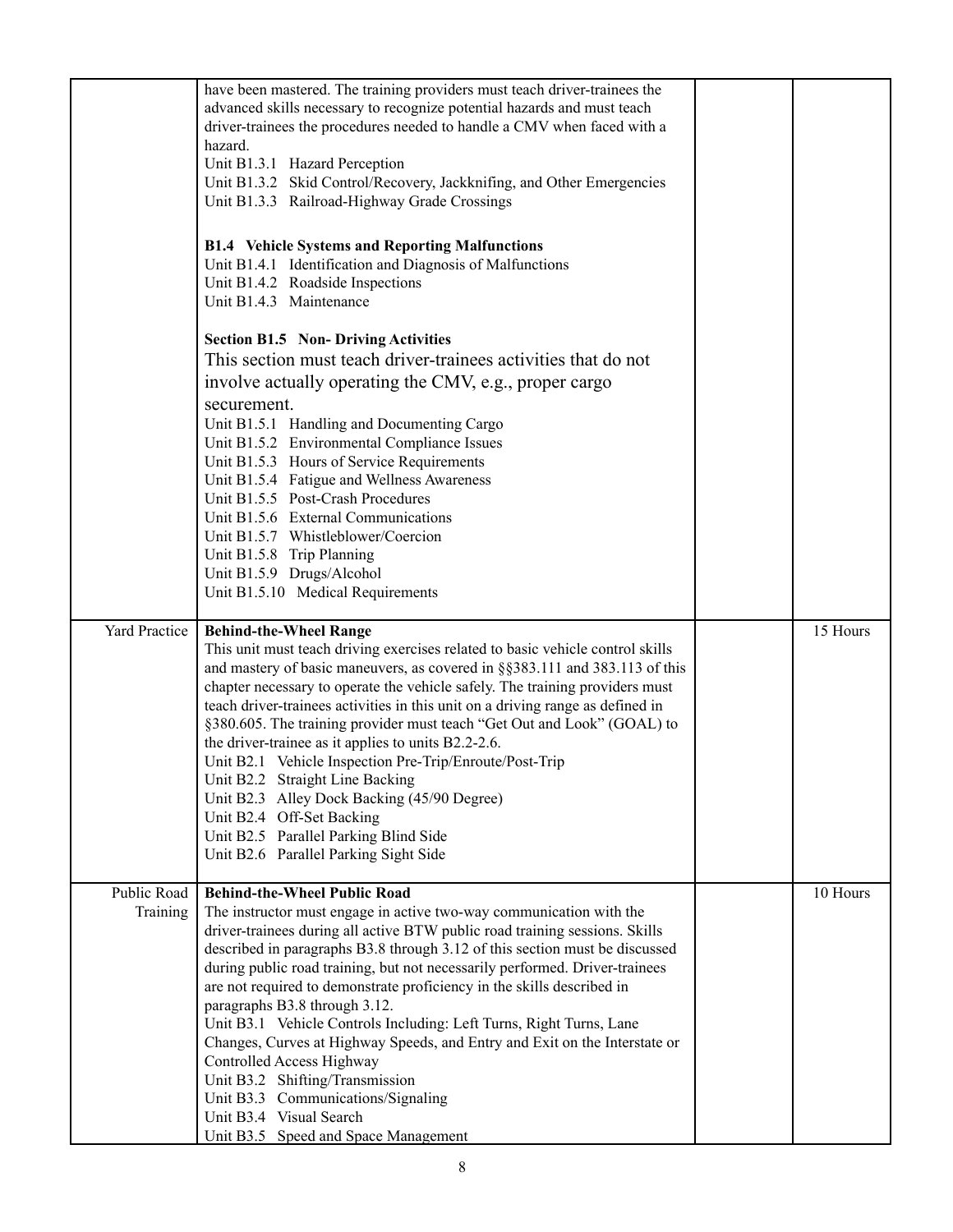| Unit B3.6 Safe Driver Behavior                                       |  |
|----------------------------------------------------------------------|--|
| Unit B3.7 Hours of Service (HOS) Requirements                        |  |
| Unit B3.8 Hazard Perception                                          |  |
| Unit B3.9 Railroad (RR)-Highway Grade Crossing                       |  |
| Unit B3.10 Night Operation                                           |  |
| Unit B3.11 Extreme Driving Conditions                                |  |
| Unit B3.12 Skid Control/Recovery, Jackknifing, and Other Emergencies |  |
|                                                                      |  |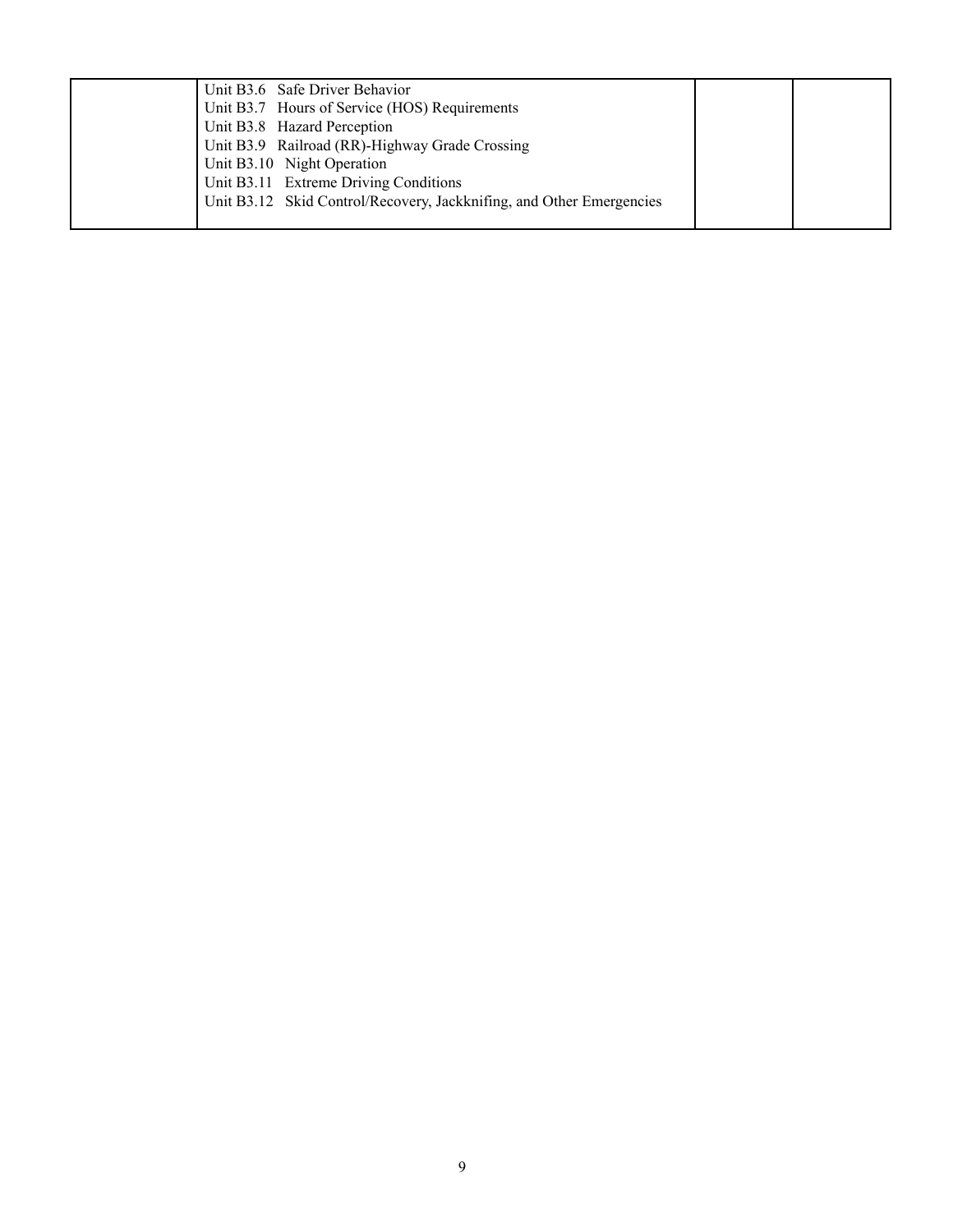## <span id="page-11-0"></span>**Tutoring**

At Jiffy's Truck School, our programs are taught with one instructor per student for all On the Road training. However, some students may need additional time in preparing for the written and practical driving tests. In those instances, additional tutoring hours may be purchased by the student as needed. The price per hour of tutoring is calculated by dividing the tuition fee of the program in which the student is enrolled by the number of hours in the program. This "fee per hour" will be billed to the student for as many hours as the student needs in order to be adequately prepared for the written and practical driving tests.

## **Privacy Act**

It is this institution's intent to carefully follow the rules applicable under the Family Education Rights and Privacy Act. It is our intent to protect the privacy of a student's financial, academic and other school records. We will not release such information to any individual without having first received the student's written request to do so, or unless otherwise required by law.

## **Student Conduct**

Students are expected to always behave professionally and respectfully. Students are subject to dismissal for any inappropriate or unethical conduct or for any act of academic dishonesty. Students are expected to dress and act accordingly while attending this institution. At the discretion of the school administration a student may be dismissed from school for reasons including, but not limited to:

- Coming to class in an intoxicated or drugged state.
- Possession of drugs or alcohol on campus.
- Possession of a weapon on campus.
- Behavior creating a safety hazard to another person(s).
- Disobedient or disrespectful behavior to other students, an administrator or instructor.
- Stealing or damaging the property of another.

Any students found to have engaged in such conduct will be asked to leave the premises immediately. Disciplinary action will be determined by the Chief Executive Officer of this institution and such determination will be made within10 days after meeting with both the chair of the department in which the student is enrolled and the student in question.

#### **Nondiscrimination Policy**

This institution is committed to providing equal opportunities to all applicants to programs and to all applicants for employment. Therefore, no discrimination shall occur in any program or activity of this institution, including activities related to the solicitation of students or employees based on race, color, religion, religious beliefs, national origin, sex, sexual orientation, marital status, pregnancy, age, disability, veteran's status, or any other classification that precludes a person from consideration as an individual. Please direct any inquiries regarding this policy, if any, to the Chief Operations Officer who is assigned the responsibility for assuring that this policy is followed.

#### **Academic Freedom**

Jiffy's Truck School is committed to assuring full academic freedom to all faculty. Confident in the qualifications and expertise of its faculty members, the college encourages its faculty members to exercise their individual judgments regarding the content of the assigned courses, organization of topics and instructional methods, providing only that these judgments are made within the context of the course descriptions as currently published, and providing that the instructional methods are those official sanctioned by the institution, methods for which the institution has received oversight approval.

#### **Sexual Harassment**

This institution is committed to providing a work environment that is free of discrimination, intimidation and harassment. In keeping with this commitment, we believe that it is necessary to affirmatively confront this subject and express our strong disapproval of sexual harassment. No one associated with this institution may engage in verbal abuse of a sexual nature; use sexually degrading or graphic words to describe an individual or an individual's body; or display sexually suggestive objects or pictures at any facility or other venue associated with this institution. Students are responsible for conducting themselves in a manner consistent with the spirit and intent of this policy.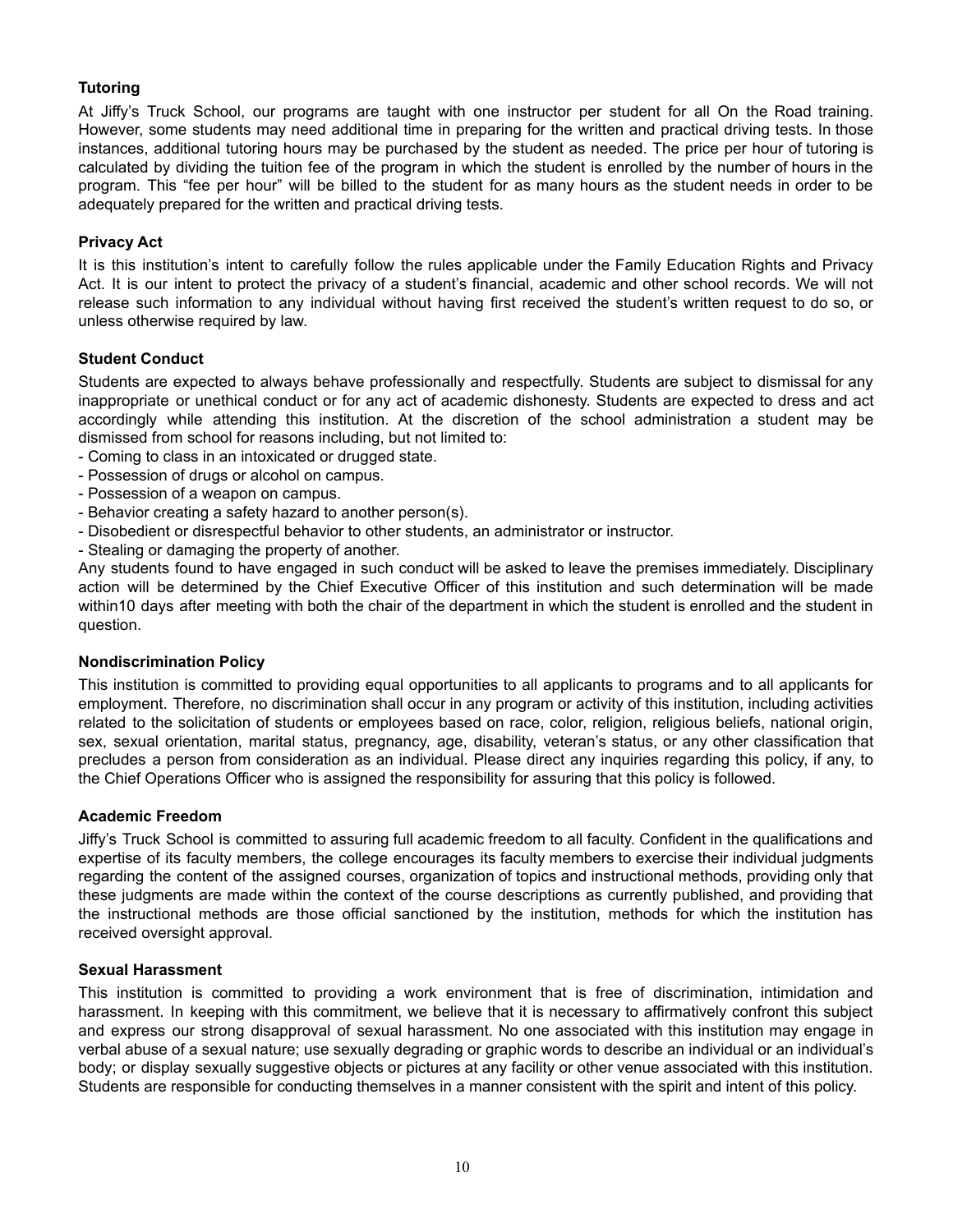## **Student's Right to Cancel**

Students have the right to cancel and obtain a refund of charges paid through attendance at the first class session, or the seventh day after enrollment, whichever is later. Cancelation shall occur when you give written notice of cancellation at the address of the school. You may submit a cancelation notice by mail to the 875 Hartnell Ave. Redding, CA 96002 or by email to jiffystruckschool@gmail.com. The written cancellation, if sent by mail, is effective when deposited in the mail property addressed with postage paid.

## **Refund Policy**

The student may cancel/withdraw the enrollment agreement at any time; the student will be refunded full amount of monies paid less \$250 registration fee during the enrollment period as stated above. The student may cancel/withdraw from a course after instruction has started and receive a pro rata refund of the unused portion of the tuition and other refundable charges if the student has completed 60% or less of instruction. The student will not receive a refund after more than 60% of the instruction has been presented. The amount owed equals the daily charge for the program (total institutional charge, divided by the number of days or hours in the program), multiplied by the number of days student attended, or was scheduled to attend, prior to withdrawal.

If the student has received federal student financial aid funds, the student is entitled to a refund of moneys not paid from federal student financial aid program funds.

No refunds are due once the student has received 60% of the clock hours of instruction in any given period of attendance. For purposes of determining a refund, a student shall be considered to have withdrawn from an educational program when he or she withdraws or is deemed withdrawn in accordance with the withdrawal policy stated in this institution's catalog.

If an institution has collected money from a student for transmittal on the student's behalf to a third party for a bond, library usage, or fees for a license, application, or examination and the institution has not paid the money to the third party at the time of the student's withdrawal or cancellation, the institution shall refund the money to the student within 45 days of the student's withdrawal or cancellation.

<span id="page-12-0"></span>This institution shall refund any credit balance on the student's account within 45 days after the date of the student's completion of, or withdrawal from, the educational program in which the student was enrolled.

#### **Grades and Standards for Student Achievement - Satisfactory Progress**

Grades are awarded on a pass / fail basis. Checklists are used by instructors to record student acquisition and mastery of assorted skills. Students must achieve a "pass" rating on all quizzes and skill demonstrations.

**Grading Policy for Pass/Fail Standards on Quizzes**: All students will be required to achieve a cumulative score of 80% on all quizzes in order to qualify to take the final exam.

**Pass / Fail Standard on Tests:** All students will be required to score an 80% or higher to qualify for a completion certificate.

**Pass / Fail Standards on Skills Examinations**: All students will be required to hand in a completed skills course evaluation sheet prior to taking the final skills exam. All students must have passing marks on all skills in order to qualify to take the final skills exam. The weekly skills course evaluation sheets must be signed and dated by an instructor for each skill attempted. Passing or failing marks on skills are evaluated by the student's cognitive understanding of the skills and achievement of the skills psychomotor objectives. All students will be required to pass the final skills examinations with 90% proficiency. The standard of 90% proficiency will be graded by evaluation and monitoring of skill time limits and critical criteria for each skill.

#### <span id="page-12-1"></span>**Attendance Policy – All Programs**

Students are required to attend 100% of the scheduled sessions throughout the entire program.

#### **Academic Probation and Dismissal Policies**

<span id="page-12-2"></span>Due to the short length of the programs offered, the institution does not provide for academic probation. If the student does not achieve an overall "pass" for the program taken to date, the student may be dismissed from the program or the student may choose to arrange for additional tutoring.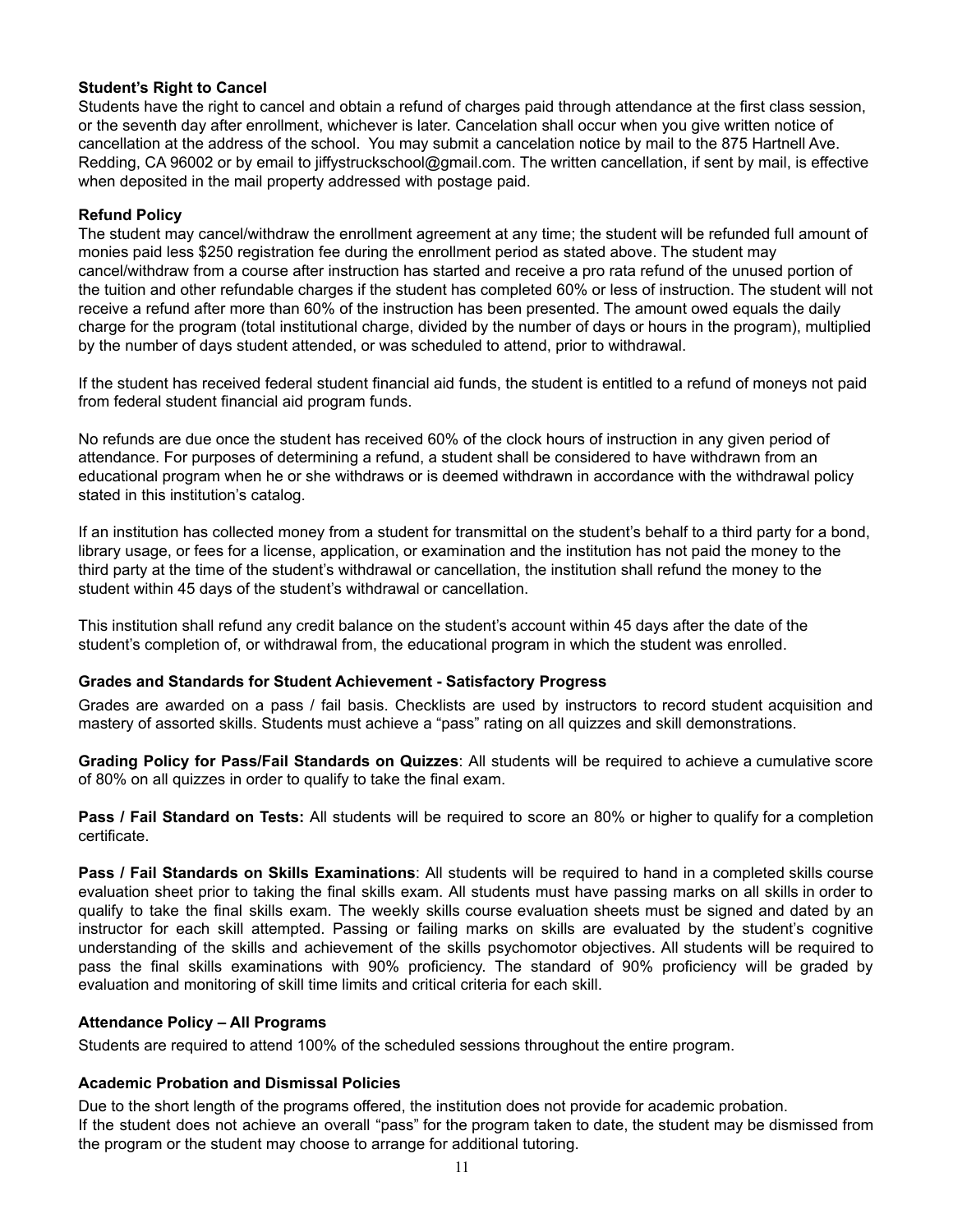## **Leaves of Absence**

Due to the short length of the programs offered this institution does not provide for a leave of absence.

## **Student Grievance Procedures – Student Rights**

Most problems or complaints that students may have with the school, or its administrators can be resolved through a personal meeting with the student's instructor. If, however, this action does not resolve the matter to the satisfaction of the student, he/she may submit a written complaint to the main campus 875 Hartnell Ave. Redding, CA 96002 or by email to jiffystruckschool@gmail.com. The written complaint must contain a statement of the nature of the problem, the date the problem occurred, the names of the individuals involved, copies of documents if any, which contain information regarding the problem, evidence demonstrating that the institution's complaint procedure was properly followed, and the student's signature. The student can expect to receive a written response within ten business days. Student's rights are set forth at various places in this catalog. Contact the school director if you require additional information.

Complaint procedures Right to Cancel Student Tuition Recovery Fund Notice Concerning Transferability of Credits Student Grievance Procedures Student Rights to Inspect Records and Obtain Transcripts Non-Discrimination Policy Academic Freedom Sexual Harassment

#### <span id="page-13-0"></span>**Student Services**

This institution does not provide orientations, airport reception services, housing assistance or other services. Further, this institution maintains a focus on the delivery of educational services. Should a student encounter personal problems which interfere with his or her ability to complete coursework, this institution will aid in identifying appropriate professional assistance in the student's local community but does not offer personal counseling assistance.

#### <span id="page-13-1"></span>**Placement Services**

<span id="page-13-2"></span>This institution provides placement assistance. The school maintains contact with major transportation companies and post opportunities on our job board. The school receives requests for referrals to recent graduates from various carriers / owner-operators and we also post this information for student use on our job board.

## **Student Housing**

This institution has no responsibility to find or assist a student in funding housing.

This institution does not operate dormitories or other housing facilities. This institution does not provide assistance, nor does it have any responsibility to assist students in finding housing. Housing in the immediate area is available in two story walkup and garden apartments. Monthly rent for a one-bedroom unit is approximately \$650 a month. ([www.apartmentguide.com\)](http://www.apartmentguide.com)

## **Student Records and Transcripts**

Student records for all students are kept for five years. Transcripts are kept permanently. Students may inspect and review their educational records. To do so, a student should submit a written request identifying the specific information to be reviewed. Should a student find, upon review, that records that are inaccurate or misleading, the student may request that errors be corrected. If a difference of opinion exists regarding the existence of errors, a student may ask that a meeting be held to resolve the matter. Each student's file will contain student's records, including a transcript of grades earned. The first copy of the official transcript is provided at no charge. Subsequent copies are available upon advance payment of the transcript fee of \$25.00 for two copies. Transcripts will only be released to the student upon receipt of a written request bearing the student's live signature. No transcript will be issued until all tuition and other fees due the institution is paid current.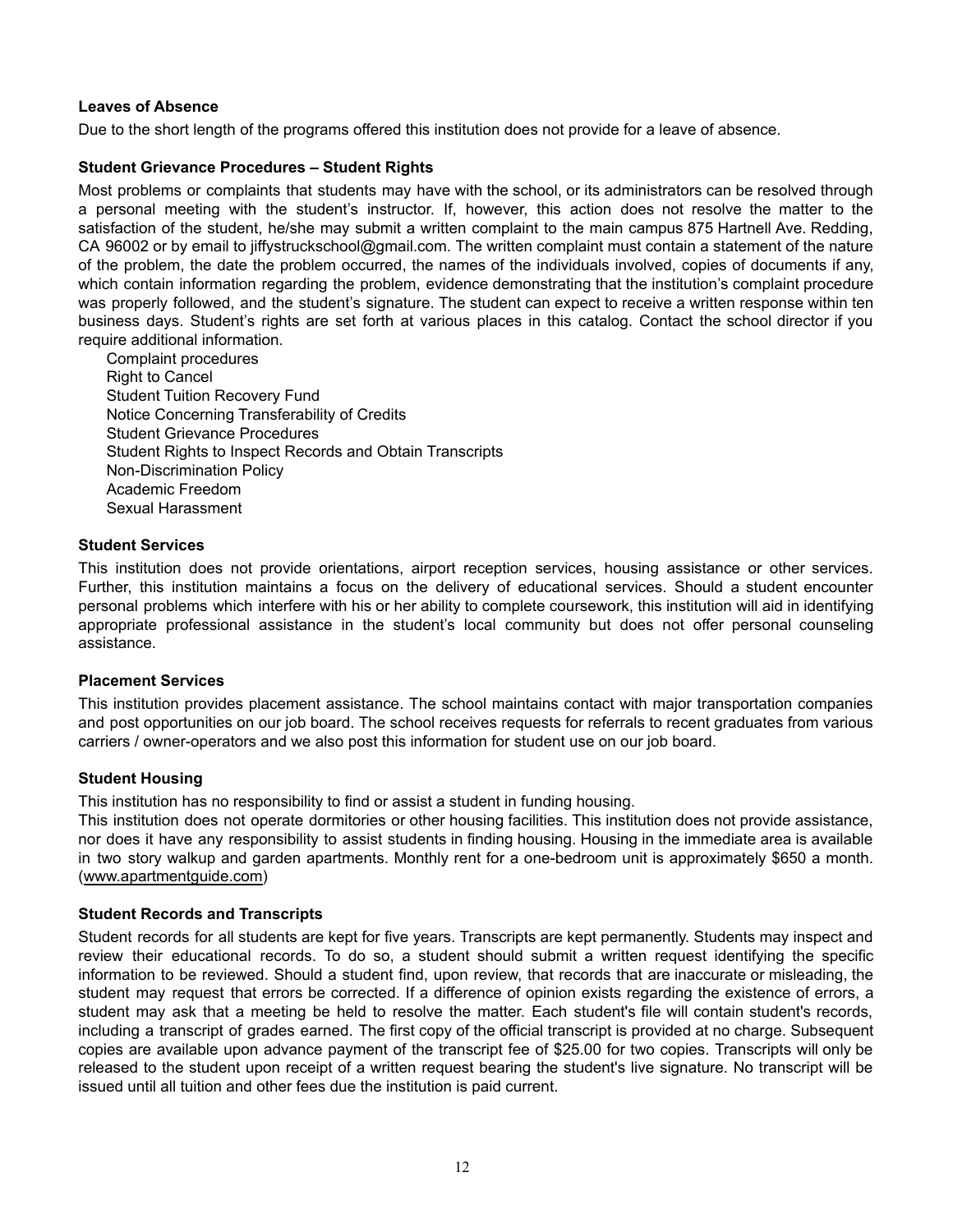## **Required Disclosures**

- <span id="page-14-0"></span>● The policy of this institution is to update the official school catalog annually, in January of each year. Annual updates may be made using supplements or inserts accompanying the catalog. If changes in educational programs, educational services, procedures, or policies required to be included in the catalog by statute or regulation are implemented before the issuance of the annually updated catalog, those changes shall be reflected at the time they are made in supplements or inserts accompanying the catalog.
- This institution is a private institution approved to operate by the California Bureau for Private Postsecondary Education. (BPPE) Approval to operate means the institution is compliant with minimum standards contained in the California Private Postsecondary Education Act of 2009 (as amended) and Division 7.5 of title 5 of the California code of Regulations.
- This institution has not had a pending petition in bankruptcy, is not operating as a debtor in possession and has not filed a bankruptcy petition within the preceding five years nor has had a petition in bankruptcy filed against it within the preceding five years that resulted in reorganization under chapter 11 of the United States Bankruptcy Code.
- As a prospective student, you are encouraged to review this catalog prior to signing an enrollment agreement. You are also encouraged to review the School Performance Fact Sheet, which must be provided to you prior to signing an enrollment agreement.
- Any questions a student may have regarding this catalog that have not been satisfactorily answered by the institution may be directed to the Bureau for Private Postsecondary Education at 1747 N. Market Ave., Suite 225, Sacramento, CA 95834, P.O. Box 980818, West Sacramento, CA 95798, www.bppe.ca.gov, toll free telephone number (888) 370-7589 Fax (916) 263-1897
- A student, or any member of the public, may file a complaint about this institution with the Bureau for Private Postsecondary Education by calling toll free (888) 370-7589 or by completing a complaint form, which can be obtained on the bureau's Internet web site [www.bppe.ca.gov.](http://www.bppe.ca.gov)
- This institution does not admit students from other countries, so no visa related services are offered.
- For a student whose high school or equivalent coursework was not completed in English, and for whom English was not a primary language, the student must attain qualifying score of 97 on the CELSA. This requirement does not apply to students who have received their high school diploma or the equivalent at an academic institution which has provided the instruction in the English language. Similarly, this requirement does not apply to students who have completed coursework, in English, at the college level.
- Instructions will be given in no language other than English.
- This institution does not provide ESL instruction.
- This institution is not accredited by an accrediting agency recognized by the United States Department of Education. A student enrolled in an unaccredited institution is not eligible for federal financial aid.
- The school does not participate in either State or Federal financial aid programs, nor does it provide financial aid directly to its students. A student enrolled in an unaccredited institution is not eligible for federal financial aid programs.
- If a student obtains a loan to pay for an educational program, the student will have the responsibility to repay the full amount of the loan plus interest, less the amount of any refund, and that, if the student has received federal student financial aid funds, the student is entitled to a refund of the moneys not paid from federal student financial aid program funds.
- No financial aid is offered.
- This institution makes its current catalog and current program brochures available to the public at no charge. Individuals who wish to obtain a copy can make arrangements by simply calling the school's office.